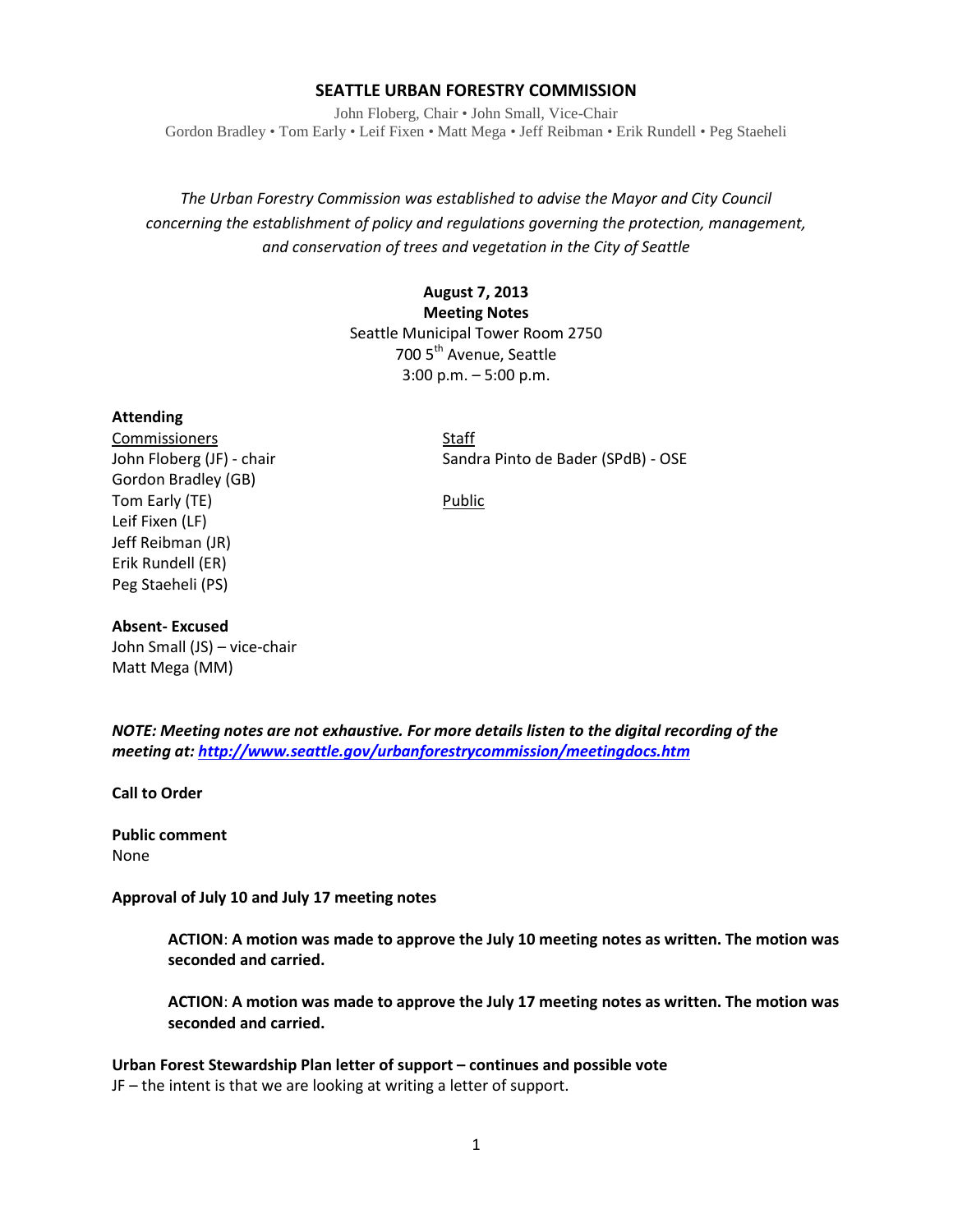GB – question raised last time. Going back to the framework, the sidebar does a good job at bringing back the sustainability model. When you get to the modeling part if those are the integrated approach, then somehow those should be reflected in monitoring and to a large extent in plan implementation, then the indicators are largely the ecological approach and aspects of the community and the resource management. Are there things that we will be looking overtime to reflect attention to a wider audience? How is the community engaged? In resource management, there is a funding aspect to this but there are things that various departments are going to be doing as well.

ADD TO PLAN VERBIAGE: In beginning of the monitoring section – and this monitoring framework based on the Plan's integrated approach ….

JF – not just another assessment but one that relates to prior assessments.

Peg – move that we support

Leif – some of the comments I made were not included such as 'strive' vs. doing.

Peg – I thing that the request for monitoring and measurement. That should start answering the reporting that something is happening. It is a problem with vague statements.

Phyllis – my advice to you is to add in the letter. This is a good plan and we want more resources allocated. We want the city to provide more resources and attention to this or that. If you think the plan is good and you want it to be implemented. You can use the same letter in the letter.

JR – I would like to include a couple of things. Open the idea to amend the letter to say: we want full funding so this can be implemented; we want accountability included in the letter specifically. IN addition to supporting adoption we will continue to advocate for full funding and accountability.

Phyllis – what's going to happen next week is: The full Council will get a briefing on Monday. Then we go into committee where we go into a more in depth discussion. Accompanying the plan is a resolution that the executive provides. Council is amending that and identifying 8-10 priorities to say that we want to be sure that in the near term these things will begin to happen. One is develop a funding strategy for all of it. That is in some ways kind of endless but we are going to look into that to some extent. We will be asking the executive to give us a sense of where does gaps are. That's one of the items that is going to come out. Maybe other councilmembers will have additional amendments. Then if UFC says we support it and we want it funded. Then we move to the funding cycle and we don't know what the executive will propose in terms of cuts or funding. We want to keep funding existing programs and then move to begin funding new things. What we are looking for Full Council is your letter supporting the plan and asking for more funding.

JF – Erik as our economist has been putting together a summary of UF expenditures.

JR –ADD: the UFC will continue to advocate for full funding to implement the goals UFSP and to measure our progress.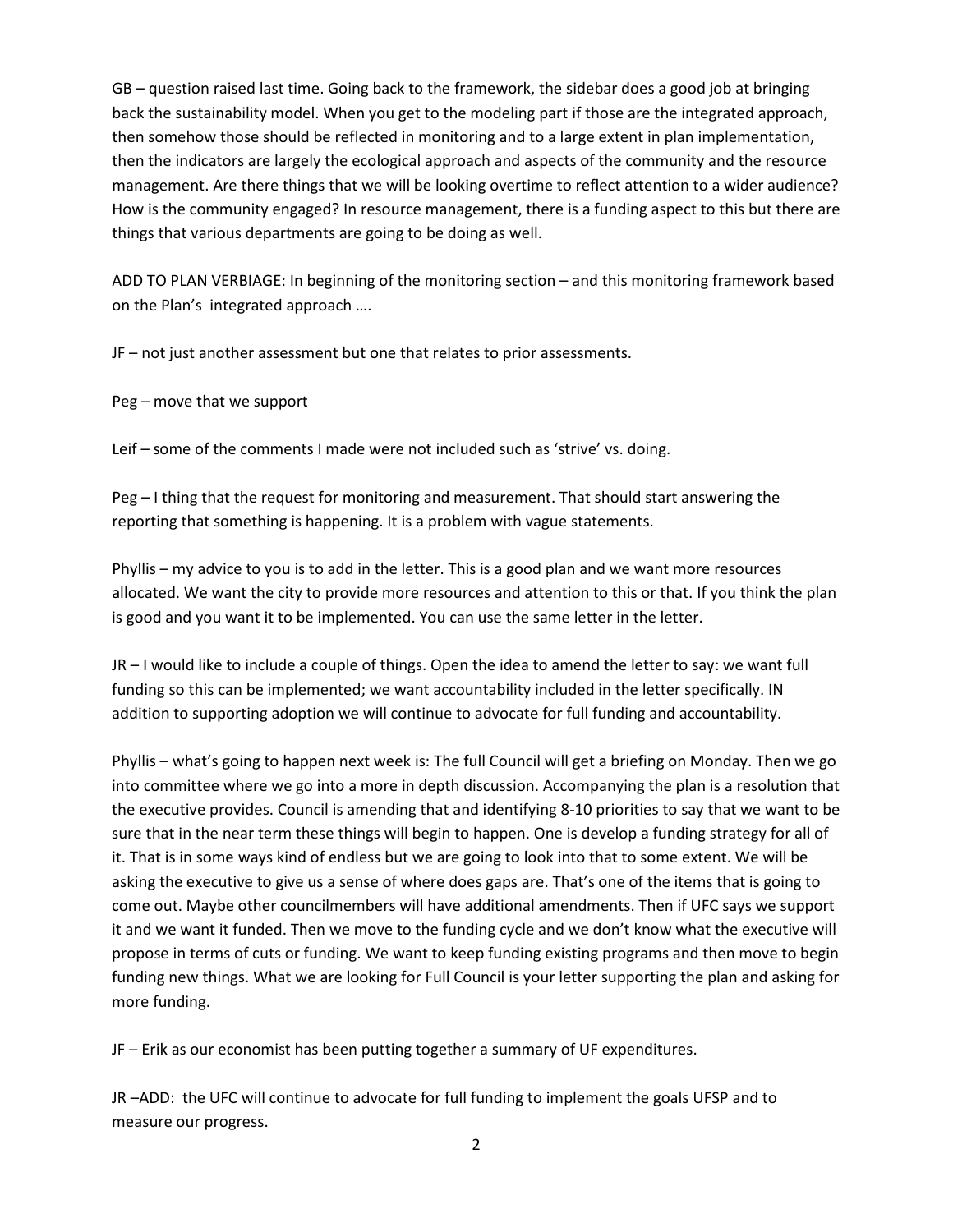JF – let's talk about budget and see if there is something we could include in the letter.

Peg - In a big overview. I want to emphasize that the UFSP is not just about funding. It shows and intent and I believe that intent, the budget cuts might not have been the biggest problem but not having the plan adopted might have been the reason why departments didn't have a clear sense of urgency around UF. There are many actions that we take as a city that don't require money but political leadership.

### **Urban Forestry Departmental Budgets - continues**

Erik explained the document he put together on the budget.

Peg – the data under Transportation is really just the Urban Forestry section portion. Doesn't include UF expenditures within capital projects.

TE – it would be helpful to add those figures to the report.

Peg – tree and vegetation in a project of the size of Mercer is large enough to make a difference in the numbers we are looking at.

JF – part of GSP funding came from the non-profit partner. I remember from Nolan's presentation that pruning cycles were well below industry standard. Where do we need to add money to get to efficiencies? We need resources to do the analysis and realize the efficiencies.

Erik – Nolan mentioned that a lot of the funding comes from BTG that will go away in 2015.

JF – is there anything about reLeaf that people would want to see?

Peg – Parks budget – I'd question that the capital represents the total amount spent in UF in the year. Doesn't look right. My only comment on reLeaf is that we are way underfunded for the amount work and the fact that it is citywide…

JR – when we talked to Jana about the level of funding and we asked what the choke point is on the flow. It would be nice to see how many requests are coming in but how many good sites that are requesting and can't fulfill.

Erik – Jana said that they needed more staff time.

JR – I was excited to hear about the Portland Verde program that paid a contractor to do the planting. I can see us advocating for that and working with Jana on this. Get job creation in the communities that most need the trees.

JF – do we agree that reLeaf needs more funding?

Peg – the program is getting to a place of a brand but we are not backing it sufficiently. The program itself is very light and a good place to get canopy coverage.